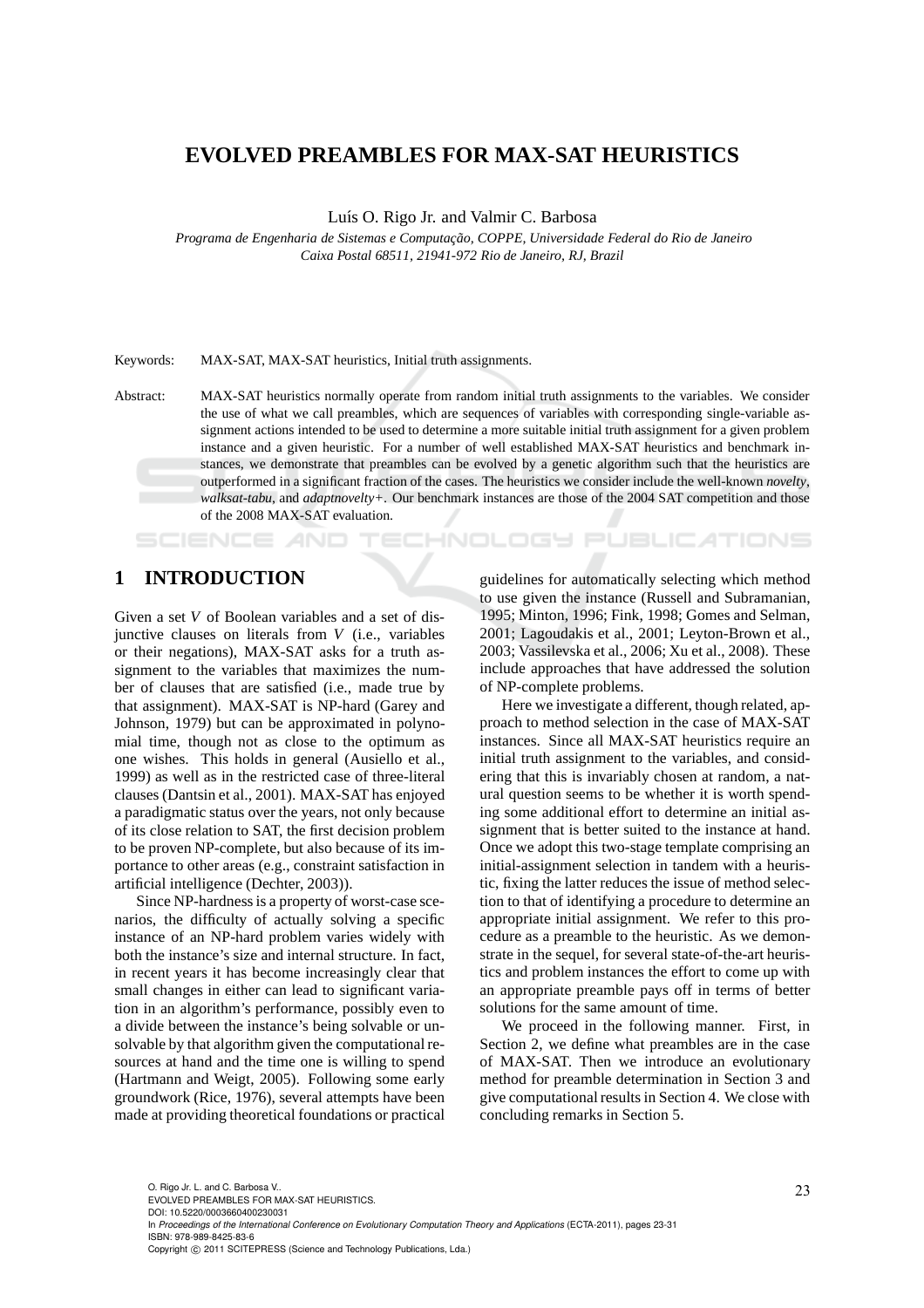$HNI$ 

# **2 MAX-SAT PREAMBLES**

Let *n* be the number of variables in *V*. Given a MAX-SAT instance on *V*, a preamble *p* of length  $\ell$  is a sequence of pairs  $\langle v_1, a_1 \rangle, \langle v_2, a_2 \rangle, \ldots, \langle v_\ell, a_\ell \rangle$ , each representing a computational step to be taken as the preamble is played out. In this sequence, and for  $1 \leq k \leq \ell$ , the *k*th pair is such that  $v_k \in V$  and  $a_k$  is one of 2, 1, or 0, indicating respectively whether to leave the value of  $v_k$  unchanged, to act greedily when choosing a value for  $v_k$ , or to act contrarily to such greedy assignment. A preamble need not include all *n* variables, and likewise a variable may appear more than once in it.

The greedy action to which  $a_k$  sometimes refers assigns to  $v_k$  the truth value that maximizes the number of satisfied clauses at that point in the preamble. Algorithmically, then, playing out *p* is equivalent to performing the following steps from some initial truth assignment to the variables in *V*:

- 1.  $k := 1$ .
- 2. If  $a_k = 2$ , then proceed to Step 5.
- 3. Given the current values of all other variables, compute the number of clauses that get satisfied for each of the two possible assignments to  $v_k$ .
- 4. If  $a_k = 1$ , then set  $v_k$  to the truth value yielding the greatest number of satisfied clauses. If  $a_k = 0$ , then do the opposite. Break ties randomly.
- 5.  $k := k + 1$ . If  $k \leq \ell$ , then proceed to Step 2.

We use random initial assignments exclusively. A MAX-SAT preamble, therefore, can be thought of as isolating such initial randomness from the heuristic proper that is to follow the preamble. Instead of starting the heuristic at its usual random initial assignment, we start it at the assignment determined by running the preamble.

It is curious to note that, as defined, a preamble generalizes the sequence of steps generated by the simulated annealing method (Kirkpatrick et al., 1983) when applied to MAX-SAT. In fact, what simulated annealing does in this case, following one of its variations (Geman and Geman, 1984; Barbosa, 1993), is to choose  $v_k$  by cycling through the members of *V* and then let  $a_k$  be either 1 or 0 with the Boltzmann-Gibbs probability. At the high initial temperatures the two outcomes are nearly equally probable, but the nearzero final temperatures imply  $a_k = 1$  (i.e., be greedy) with high probability. The generalization that comes with our definition allows for various possibilities of preamble construction, as the evolutionary procedure we describe next.

### **3 METHODS**

Given a MAX-SAT instance and heuristic *H*, our approach is to evolve the best possible preamble to *H*. We do so through a genetic algorithm of the generational type (Mitchell, 1996). The description that follows refers to parameter values that were determined in an initial calibration phase. This phase used the heuristics *gsat* (Selman et al., 1992), *gwsat* (Selman and Kautz, 1993), *hsat* (Gent and Walsh, 1993), *hwsat* (Gent and Walsh, 1995), *gsat-tabu* (Mazure et al., 1997), *novelty* (McAllester et al., 1997), *walksattabu* (McAllester et al., 1997), *adaptnovelty+* (Hoos, 2002), *saps* (Hutter et al., 2002), and *sapsnr* (Tompkins and Hoos, 2004) as heuristic  $H$ , and also the instances C880mul, am 8.8, c3540mul, term1mul, and vdamul (Le Berre and Simon, 2005). Each of the latter involves variables that number in the order of  $10<sup>4</sup>$ and clauses numbering in the order of  $10<sup>5</sup>$ . Moreover, not all optima are known (cf. Section 4).

The genetic algorithm operates on a population of 50 individuals, each being a preamble to heuristic *H*. The fitness of individual *p* is computed as follows. First  $p$  is run from 10 random truth assignments to the variables, then  $H$  is run from the truth assignment resulting from the run of *p* that satisfied the most clauses (ties between runs of *p* are broken randomly). Let  $R(p)$  denote the number of clauses satisfied by this best run of *p* and  $S_H(p)$  the number of clauses satisfied after *H* is run. The fitness of individual *p* is the pair  $\langle S_H(p), R(p) \rangle$ . Whenever two individuals' fitnesses are compared, ties are first broken lexicographically, then randomly. Selection is always performed from linearly normalized fitnesses, the fittest individual of the population being 20 times as fit as the least fit.

For each MAX-SAT instance and each heuristic *H*, we let the genetic algorithm run for a fixed amount of time, during which a new population is repeatedly produced from the current one and replaces it. The initial population comprises individuals of maximum length 1.5*n*, each created randomly to contain at least 0.4*n* distinct variables. The process of creating each new population starts by an elitist step that transfers the 20% fittest individuals from the current population to the new one. It then repeats the following until the new population is full.

First a decision is made as to whether crossover (with probability 0.25) or mutation (with probability 0.75) is to be performed. For crossover two individuals are selected from the current population and each is partitioned into three sections for application of the standard two-point crossover operator. The partitioning is done randomly, provided the middle sec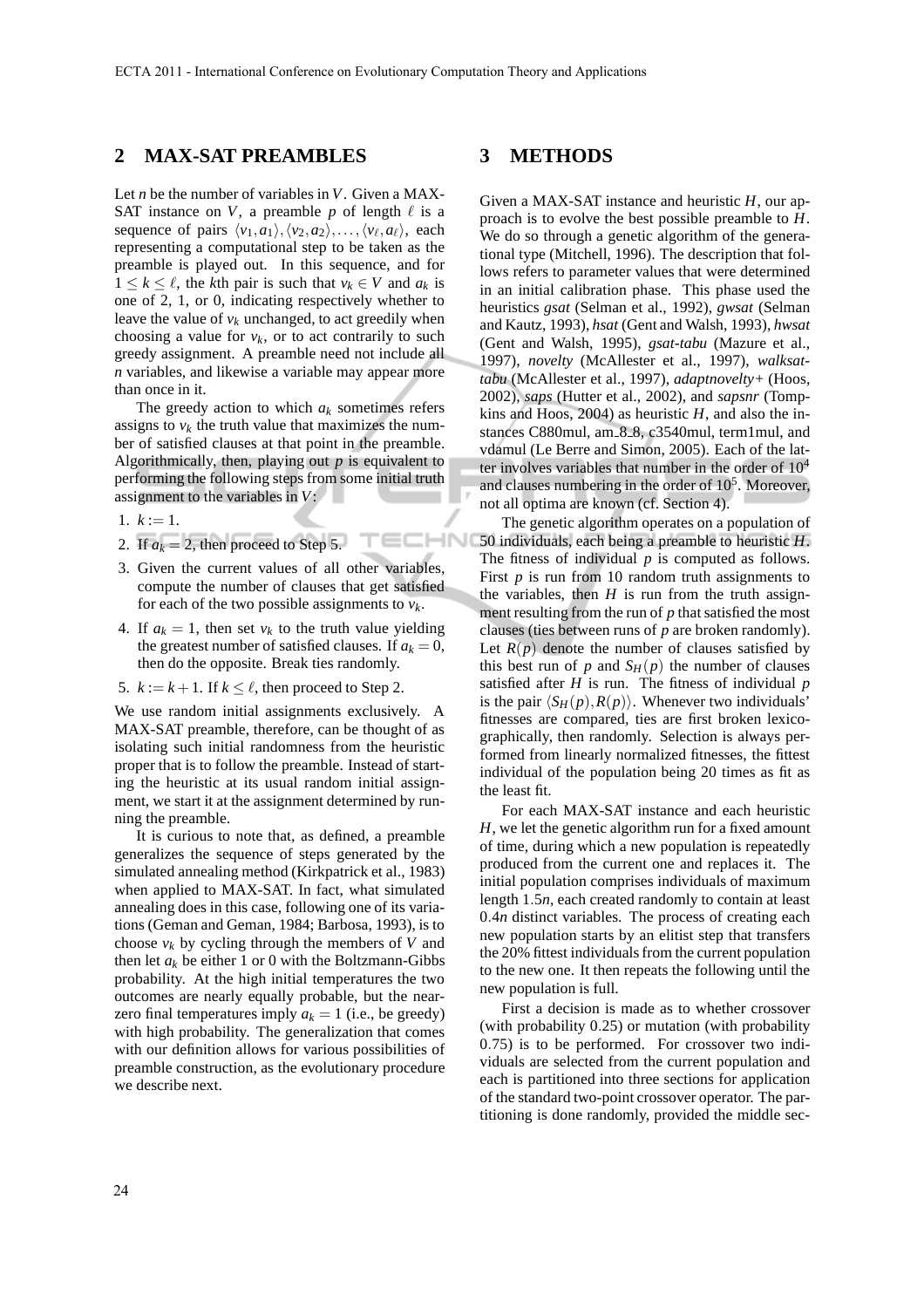tion contains exactly 0.4*n* distinct variables, which is always possible by construction of the initial population (though at times either of the two extreme sections may turn out to be empty). The resulting two individuals (whose lengths are no longer bounded by 1.5*n*) are added to the new population. For mutation a single individual is selected from the current population and 50% of its pairs are chosen at random. Each of these, say the *k*th pair, undergoes either a random change to both  $v_k$  and  $a_k$  (if this will leave the individual with at least 0.4*n* distinct variables) or simply a random change to  $a_k$  (otherwise). The mutant is then added to the new population.

The calibration phase referred to above also yielded three champion heuristics, viz. *novelty*, *walksat-tabu*, and *adaptnovelty+*. The results we give in Section 4 refer exclusively to these, used either in conjunction with the genetic algorithm as described above or by themselves. In the latter case each heuristic is run repeatedly, each time from a new random truth assignment to the variables, until the same fixed amount of time used for the genetic algorithm has elapsed. The result reported by the genetic algorithm refers to the fittest individual in the last population to have been filled during that time. As for the heuristic, in order to compare its performance with that of the genetic algorithm as fairly as possible the result that is reported is the best one obtained after every 50 repetitions.

Ñ

All experiments were performed from within the *UBCSAT* environment (Tompkins and Hoos, 2005). Optima, whenever possible, were discovered separately via the 2010 release of the *MSUnCore* code to solve MAX-SAT exactly (Manquinho et al., 2009).

# **4 COMPUTATIONAL RESULTS**

In our experiments we tackled all 100 instances of the 2004 SAT competition (Le Berre and Simon, 2005), henceforth referred to as the 2004 dataset, and all 112 instances of the 2008 MAX-SAT evaluation (Argelich et al., 2008), henceforth referred to as the 2008 dataset. The time allotted for each instance to the genetic algorithm or each of the three heuristics by itself was of 60 minutes, always on identical hardware and software, always with exclusive access to the system. We report exclusively on the hardest instances from either dataset, here defined to be those for which *MSUnCore* found no answer as a result of being stymied by the available 4 gigabytes of RAM and the system's inability to perform further swapping. There are 51 such instances in the 2004 dataset, 11 in the 2008 dataset, totaling 62 instances.

Our results are given in Tables 1 through 6 for  $H =$ *novelty* (Tables 1 and 4), *H* = *walksat-tabu* (Tables 2 and 5), and  $H = adapt novelty + (Tables 3 and 6)$ . They refer to those of the 62 instances that come from the 2004 dataset (Tables 1 through 3) and those that come from the 2008 dataset (Tables 4 through 6). Each table contains a row for each of the corresponding instances. For each instance the number *n* of variables is given, as well as the number of clauses (*m*) and results for the genetic algorithm and for the heuristic in question by itself. These results are the number of satisfied clauses and the time at which this solution was first found during the allotted 60 minutes. Missing results indicate either that no population could be filled during this time (in the case of the genetic algorithm) or that no batch of 50 runs of the heuristic could be finished.

Some entries in the tables are highlighted by a bold typeface to indicate that the genetic algorithm found a solution strictly better than the one found by the heuristic when used by itself, or a solution satisfying the same number of clauses but first encountered in a shorter time. In the former case only the number of satisfied clauses is highlighted, in the latter case the time is highlighted as well. The number of highlighted instances amounts to the ratios given in Table 7. Clearly, with the notable exception of  $H = walk sat$ -tabu on the 2008 dataset (on which the use of *H* alone outperformed the genetic algorithm on all 11 instances), the genetic algorithm succeeds well on a significant fraction of the instances.

Revising these ratios to contemplate all instances from both datasets (i.e., include the results omitted from Tables 1 through 6) yields the ratios in Table 8. These show that the genetic algorithm fares even better when evaluated on all 100 instances of the 2004 dataset. They also show slightly lower ratios for the genetic algorithm on the 112-instance 2008 dataset for  $H = n \omega l t y$  and  $H = a \omega l t n \omega l t y + A s$  for  $H = walk sat-tabu$ , we see in Table 8 a dramatic increase from the 0.000 of Table 7, indicating that for this particular *H* on the complete 2008 dataset the genetic algorithm does better than the heuristic alone only on the comparatively easier instances (and then for a significant fraction of them).

# **5 CONCLUDING REMARKS**

Given a heuristic for some problem of combinatorial optimization, a preamble such as we defined in Section 2 for MAX-SAT is a selector of initial conditions. As such, it aims at isolating the inevitable randomness of the initial conditions one normally uses with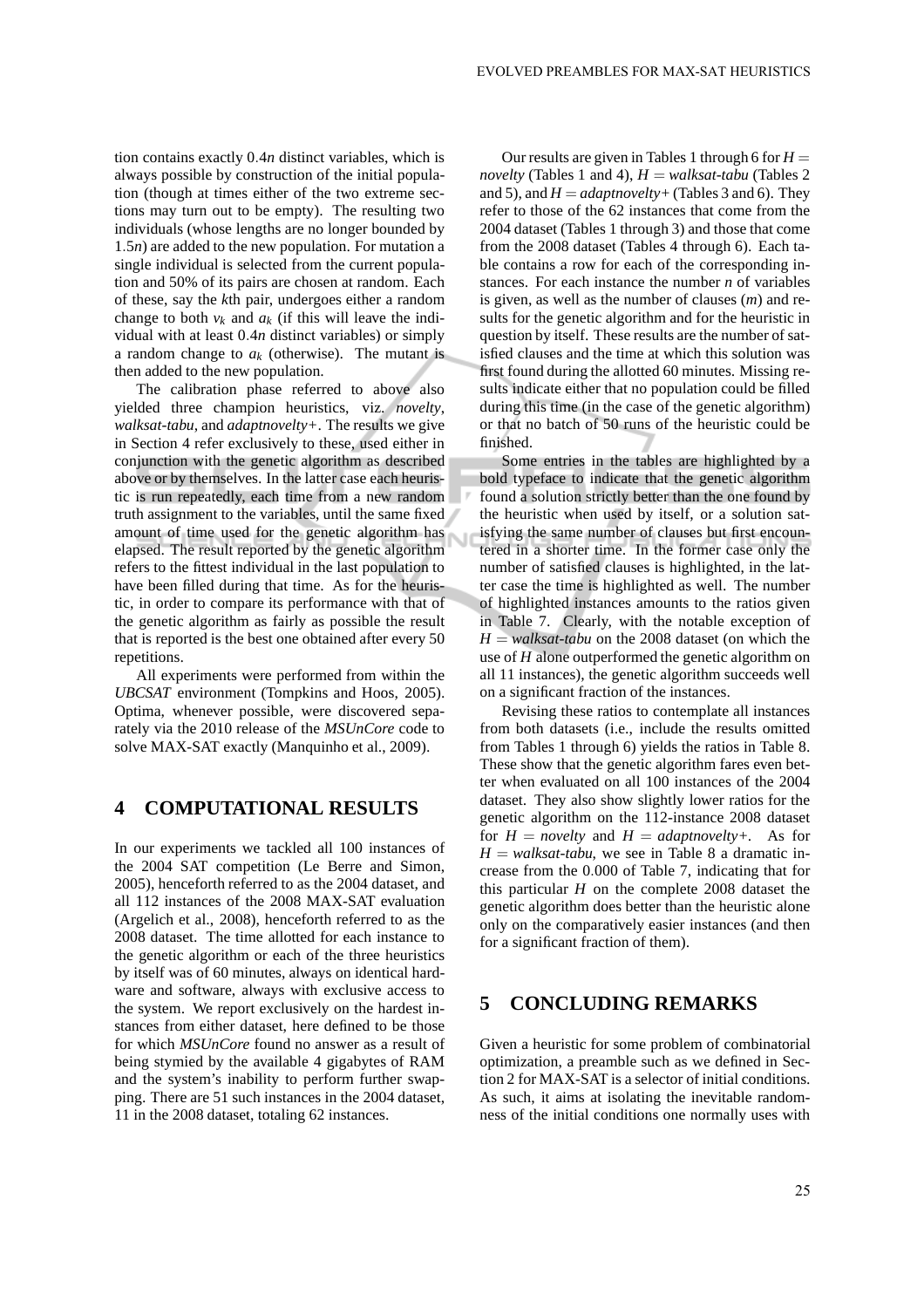|                           |        |                  | Genetic algorithm |        | novelty alone |        |                |
|---------------------------|--------|------------------|-------------------|--------|---------------|--------|----------------|
| Instance                  | n      | $\boldsymbol{m}$ | Num. sat. cl.     | Time   | Num. sat. cl. | Time   |                |
| $c3540$ mul               | 5248   | 33199            | 33176             | 17.965 | 33180         | 6.291  |                |
| c6288mul                  | 9540   | 61421            | 61375             | 21.391 | 61375         | 6.706  |                |
| dalumul                   | 9426   | 59991            | 59972             | 59.961 | 59973         | 5.712  |                |
| frg1mul                   | 3230   | 20575            | 20574             | 0.543  | 20574         | 1.390  |                |
| k2mul                     | 11680  | 74581            | 74524             | 1.729  | 74516         | 23.493 |                |
| x1mul                     | 8760   | 55571            | 55570             | 1.550  | 55570         | 5.383  |                |
| am 6.6                    | 2269   | 7814             | 7813              | 0.263  | 7813          | 0.267  |                |
| am 7.7                    | 4264   | 14751            | 14744             | 55.270 | 14733         | 50.688 |                |
| am_8_8                    | 7361   | 25538            | 25331             | 37.914 | 25332         | 36.184 |                |
| am 9.9                    | 11908  | 41393            | 40982             | 1.827  | 40970         | 36.322 |                |
| li-exam-61                | 28147  | 108436           | 108011            | 47.997 | 108041        | 22.993 |                |
| li-exam-62                | 28147  | 108436           | 107999            | 56.149 | 108006        | 27.760 |                |
| li-exam-63                | 28147  | 108436           | 107998            | 29.129 | 108003        | 19.108 |                |
| li-exam-64                | 28147  | 108436           | 107987            | 58.590 | 108013        | 34.106 |                |
| $li$ -test $4-100$        | 36809  | 142491           | 141844            | 34.560 | 141856        | 35.189 |                |
| $li$ -test $4-101$        | 36809  | 142491           | 141858            | 40.733 | 141865        | 31.374 |                |
| $li$ -test $4-94$         | 36809  | 142491           | 141863            | 2.556  | 141843        | 29.103 |                |
| $li-test4-95$             | 36809  | 142491           | 141850            | 58.823 | 141868        | 16.500 |                |
| $li$ -test $4-96$         | 36809  | 142491           | 141858            | 6.038  | 141848        | 16.622 | $\blacksquare$ |
| $li-test4-97$             | 36809  | 142491           | 141855            | 29.113 | 141852        | 33.242 |                |
| $li-test4-98$             | 36809  | 142491           | 141862            | 40.632 | 141850        | 52.114 |                |
| li-test4-99               | 36809  | 142491           | 141859            | 12.537 | 141855        | 31.298 |                |
| gripper10u                | 2312   | 18666            | 18663             | 0.877  | 18663         | 2.014  |                |
| gripper11u                | 3084   | 26019            | 26017             | 15.150 | 26016         | 6.459  |                |
| gripper12u                | 3352   | 29412            | 29409             | 14.485 | 29409         | 29.184 |                |
| gripper13u                | 4268   | 38965            | 38961             | 9.830  | 38961         | 1.315  |                |
| gripper14u                | 4584   | 43390            | 43386             | 23.381 | 43386         | 36.584 |                |
| bc56-sensors-1-k391-unsat | 561371 | 1778987          | 1600252           | 15.997 | 1600079       | 43.783 |                |
| bc56-sensors-2-k592-unsat | 850398 | 2694319          | 2366874           | 48.252 | 2366923       | 13.745 |                |
| bc57-sensors-1-k303-unsat | 435701 | 1379987          | 1261961           | 39.150 | 1262043       | 14.386 |                |
| dme-03-1-k247-unsat       | 261352 | 773077           | 736229            | 49.430 | 736010        | 22.759 |                |
| motors-stuck-1-k407-unsat | 654766 | 2068742          | 1842393           | 55.420 | 1842299       | 7.294  |                |
| motors-stuck-2-k314-unsat | 505536 | 1596837          | 1445274           | 53.360 | 1445323       | 57.764 |                |
| valves-gates-1-k617-unsat | 985042 | 3113540          | 2714448           | 58.357 | 2714681       | 30.268 |                |
| 6pipe                     | 15800  | 394739           | 394717            | 42.251 |               |        |                |
| 7pipe                     | 23910  | 751118           |                   |        |               |        |                |
| comb1                     | 5910   | 16804            | 16749             | 43.330 | 16751         | 44.024 |                |
| dp12u11                   | 11137  | 30792            | 30785             | 11.240 | 30789         | 17.881 |                |
| $f2c$ lk $-50$            | 34678  | 101319           | 100629            | 18.230 | 100668        | 29.506 |                |
| fifo8_300                 | 194762 | 530713           | 506270            | 9.520  | 506329        | 49.814 |                |
| homer17                   | 286    | 1742             | 1738              | 0.126  | 1738          | 0.317  |                |
| homer18                   | 308    | 2030             | 2024              | 0.131  | 2024          | 0.331  |                |
| homer19                   | 330    | 2340             | 2332              | 0.142  | 2332          | 0.349  |                |
| homer20                   | 440    | 4220             | 4202              | 0.170  | 4202          | 0.429  |                |
| k2fix_gr_2pinvar_w8       | 3771   | 270136           | 269918            | 47.860 | 269910        | 29.096 |                |
| k2fix_gr_2pinvar_w9       | 5028   | 307674           | 307563            | 43.461 | 307565        | 42.008 |                |
| k2fix_gr_2pin_w8          | 9882   | 295998           | 295657            | 54.870 | 295691        | 5.697  |                |
| k2fix_gr_2pin_w9          | 13176  | 345426           | 345230            | 39.450 | 345228        | 24.266 |                |
| k2fix_gr_rcs_w8           | 10056  | 271393           | 271296            | 17.291 | 271292        | 58.947 |                |
| sha1                      | 61377  | 255417           | 251863            | 54.40  | 251927        | 48.348 |                |
| sha2                      | 61377  | 255417           | 251915            | 19.47  | 251873        | 17.809 |                |

Table 1: Results for  $H =$  *novelty* on the 2004 dataset. Times are given in minutes.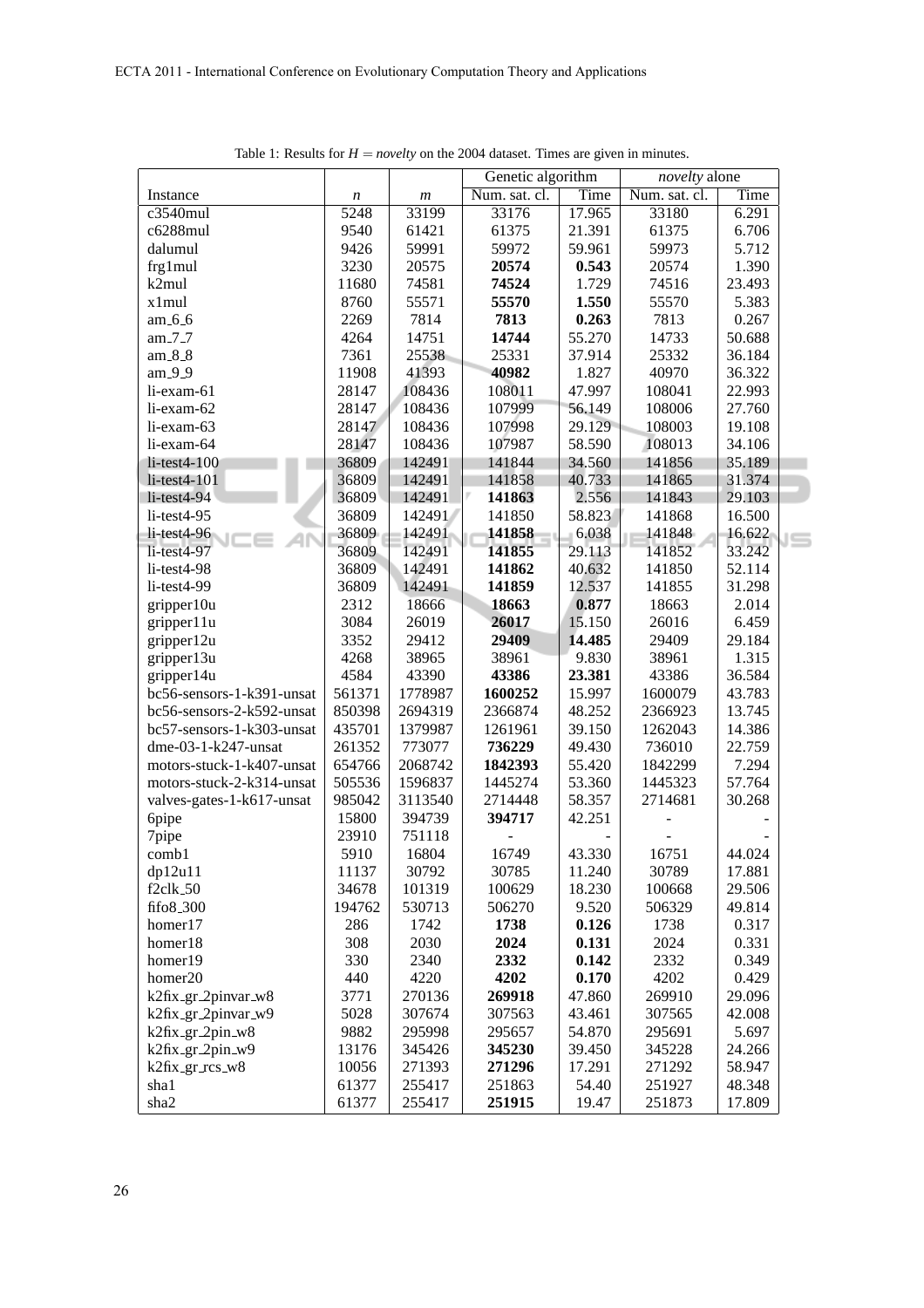|                           |        |                  | Genetic algorithm |        | walksat-tabu alone |        |  |
|---------------------------|--------|------------------|-------------------|--------|--------------------|--------|--|
| Instance                  | n      | $\boldsymbol{m}$ | Num. sat. cl.     | Time   | Num. sat. cl.      | Time   |  |
| c3540mul                  | 5248   | 33199            | 33164             | 24.820 | 33166              | 59.816 |  |
| c6288mul                  | 9540   | 61421            | 61392             | 3.884  | 61389              | 23.451 |  |
| dalumul                   | 9426   | 59991            | 59896             | 2.730  | 59910              | 2.546  |  |
| frg1mul                   | 3230   | 20575            | 20570             | 30.706 | 20570              | 6.465  |  |
| k2mul                     | 11680  | 74581            | 74340             | 6.720  | 74341              | 21.223 |  |
| x1mul                     | 8760   | 55571            | 55561             | 34.556 | 55562              | 26.049 |  |
| am 6.6                    | 2269   | 7814             | 7809              | 2.580  | 7810               | 58.420 |  |
| am 7.7                    | 4264   | 14751            | 14732             | 29.810 | 14729              | 0.926  |  |
| am_8_8                    | 7361   | 25538            | 25466             | 19.600 | 25473              | 45.678 |  |
| am 9.9                    | 11908  | 41393            | 41183             | 34.960 | 41189              | 59.298 |  |
| li-exam-61                | 28147  | 108436           | 107983            | 14.918 | 107982             | 31.107 |  |
| li-exam-62                | 28147  | 108436           | 107974            | 41.560 | 107992             | 53.727 |  |
| li-exam-63                | 28147  | 108436           | 107980            | 48.127 | 107978             | 58.207 |  |
| li-exam-64                | 28147  | 108436           | 107985            | 3.946  | 107985             | 20.522 |  |
| $li$ -test $4-100$        | 36809  | 142491           | 141790            | 39.720 | 141782             | 21.592 |  |
| $li$ -test $4-101$        | 36809  | 142491           | 141804            | 19.040 | 141800             | 11.141 |  |
| $li$ -test $4-94$         | 36809  | 142491           | 141806            | 2.853  | 141780             | 44.018 |  |
| $li-test4-95$             | 36809  | 142491           | 141791            | 35.540 | 141782             | 27.593 |  |
| $li$ -test $4-96$         | 36809  | 142491           | 141804            | 24.995 | 141791             | 33.641 |  |
| li-test4-97               | 36809  | 142491           | 141791            | 26.641 | 141805             | 22.784 |  |
| li-test4-98               | 36809  | 142491           | 141777            | 26.300 | 141791             | 54.528 |  |
| $li-test4-99$             | 36809  | 142491           | 141774            | 37.930 | 141781             | 51.666 |  |
| gripper10u                | 2312   | 18666            | 18662             | 42.287 | 18662              | 58.256 |  |
| gripper11u                | 3084   | 26019            | 26014             | 2.383  | 26014              | 10.450 |  |
| gripper12u                | 3352   | 29412            | 29406             | 2.104  | 29406              | 2.788  |  |
| gripper13u                | 4268   | 38965            | 38959             | 2.370  | 38959              | 50.868 |  |
| gripper14u                | 4584   | 43390            | 43383             | 2.520  | 43382              | 0.512  |  |
| bc56-sensors-1-k391-unsat | 561371 | 1778987          | 1600245           | 36.329 | 1599963            | 43.683 |  |
| bc56-sensors-2-k592-unsat | 850398 | 2694319          | 2361372           | 33.625 | 2361225            | 39.390 |  |
| bc57-sensors-1-k303-unsat | 435701 | 1379987          | 1264444           | 33.863 | 1264039            | 44.873 |  |
| dme-03-1-k247-unsat       | 261352 | 773077           | 740068            | 15.573 | 739924             | 53.964 |  |
| motors-stuck-1-k407-unsat | 654766 | 2068742          | 1840274           | 36.547 | 1839998            | 36.970 |  |
| motors-stuck-2-k314-unsat | 505536 | 1596837          | 1445995           | 41.870 | 1445813            | 34.788 |  |
| valves-gates-1-k617-unsat | 985042 | 3113540          | 2705763           | 55.140 | 2705761            | 53.865 |  |
| 6pipe                     | 15800  | 394739           | 394727            | 48.824 |                    |        |  |
| 7pipe                     | 23910  | 751118           | 751102            | 27.336 |                    |        |  |
| comb1                     | 5910   | 16804            | 16713             | 59.406 | 16717              | 9.986  |  |
| dp12u11                   | 11137  | 30792            | 30775             | 22.338 | 30773              | 27.777 |  |
| $f2$ clk $-50$            | 34678  | 101319           | 100087            | 49.690 | 100075             | 27.279 |  |
| fifo8_300                 | 194762 | 530713           | 509196            | 2.030  | 509252             | 56.291 |  |
| homer17                   | 286    | 1742             | 1738              | 0.105  | 1738               | 0.268  |  |
| homer18                   | 308    | 2030             | 2024              | 0.112  | 2024               | 0.285  |  |
| homer19                   | 330    | 2340             | 2332              | 0.119  | 2332               | 0.309  |  |
| homer20                   | 440    | 4220             | 4202              | 0.152  | 4202               | 0.374  |  |
| k2fix_gr_2pinvar_w8       | 3771   | 270136           | 269839            | 46.921 | 269855             | 34.207 |  |
| k2fix_gr_2pinvar_w9       | 5028   | 307674           | 307490            | 31.670 | 307485             | 14.594 |  |
| k2fix_gr_2pin_w8          | 9882   | 295998           | 295544            | 12.160 | 295554             | 43.311 |  |
| k2fix_gr_2pin_w9          | 13176  | 345426           | 345065            | 3.299  | 345044             | 47.063 |  |
| k2fix_gr_rcs_w8           | 10056  | 271393           | 271301            | 42.525 | 271301             | 48.211 |  |
| sha1                      | 61377  | 255417           | 251374            | 30.88  | 251364             | 9.204  |  |
| sha2                      | 61377  | 255417           | 251390            | 7.67   | 251392             | 16.520 |  |

Table 2: Results for  $H = walksat-tabu$  on the 2004 dataset. Times are given in minutes.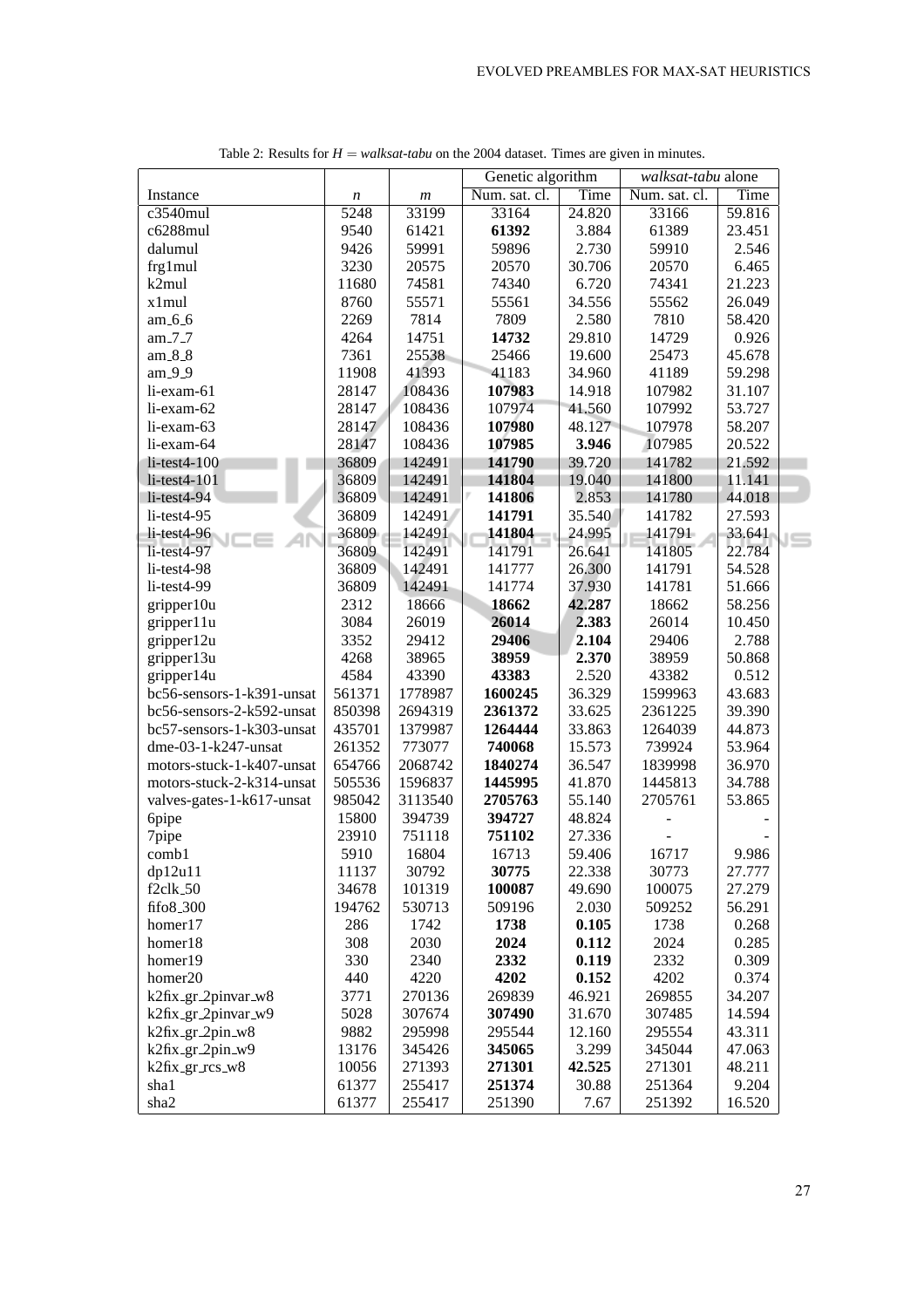|                           |                  |                  | Genetic algorithm | adaptnovelty+ alone |               |        |     |
|---------------------------|------------------|------------------|-------------------|---------------------|---------------|--------|-----|
| Instance                  | $\boldsymbol{n}$ | $\boldsymbol{m}$ | Num. sat. cl.     | Time                | Num. sat. cl. | Time   |     |
| c3540mul                  | 5248             | 33199            | 33162             | 52.030              | 33153         | 30.089 |     |
| c6288mul                  | 9540             | 61421            | 61382             | 1.893               | 61382         | 36.361 |     |
| dalumul                   | 9426             | 59991            | 59930             | 47.250              | 59920         | 44.117 |     |
| frg1mul                   | 3230             | 20575            | 20574             | 0.527               | 20574         | 1.290  |     |
| k2mul                     | 11680            | 74581            | 74417             | 52.360              | 74407         | 16.932 |     |
| x1mul                     | 8760             | 55571            | 55570             | 1.153               | 55570         | 2.477  |     |
| am 6.6                    | 2269             | 7814             | 7813              | 0.102               | 7813          | 0.267  |     |
| am 7.7                    | 4264             | 14751            | 14750             | 0.277               | 14750         | 0.558  |     |
| am_8_8                    | 7361             | 25538            | 25523             | 44.450              | 25520         | 8.450  |     |
| am 9.9                    | 11908            | 41393            | 41296             | 49.254              | 41293         | 53.522 |     |
| li-exam-61                | 28147            | 108436           | 108037            | 23.833              | 108028        | 54.671 |     |
| li-exam-62                | 28147            | 108436           | 108045            | 38.670              | 108032        | 17.074 |     |
| li-exam-63                | 28147            | 108436           | 108031            | 44.030              | 108026        | 49.837 |     |
| li-exam-64                | 28147            | 108436           | 108030            | 41.830              | 108037        | 49.076 |     |
| $li$ -test $4-100$        | 36809            | 142491           | 141903            | 16.011              | 141902        | 35.010 |     |
| $li$ -test $4-101$        | 36809            | 142491           | 141894            | 4.150               | 141897        | 15.527 |     |
| $li$ -test $4-94$         | 36809            | 142491           | 141899            | 38.595              | 141908        | 37.992 |     |
| li-test4-95               | 36809            | 142491           | 141900            | 17.200              | 141890        | 57.627 |     |
| $li$ -test $4-96$         | 36809            | 142491           | 141902            | 31.204              | 141896        | 52.649 |     |
| $li-test4-97$             | 36809            | 142491           | 141897            | 27.190              | 141920        | 33.317 | I — |
| li-test4-98               | 36809            | 142491           | 141898            | 34.560              | 141907        | 52.417 |     |
| li-test4-99               | 36809            | 142491           | 141902            | 29.421              | 141906        | 12.445 |     |
| gripper10u                | 2312             | 18666            | 18665             | 0.161               | 18665         | 5.913  |     |
| gripper11u                | 3084             | 26019            | 26018             | 18.106              | 26018         | 15.914 |     |
| gripper12u                | 3352             | 29412            | 29410             | 0.600               | 29411         | 56.930 |     |
| gripper13u                | 4268             | 38965            | 38963             | 4.270               | 38963         | 0.454  |     |
| gripper14u                | 4584             | 43390            | 43388             | 23.785              | 43388         | 0.456  |     |
| bc56-sensors-1-k391-unsat | 561371           | 1778987          | 1623357           | 17.990              | 1623430       | 36.854 |     |
| bc56-sensors-2-k592-unsat | 850398           | 2694319          | 2394308           | 40.210              | 2393894       | 6.102  |     |
| bc57-sensors-1-k303-unsat | 435701           | 1379987          | 1282208           | 35.553              | 1282338       | 34.813 |     |
| dme-03-1-k247-unsat       | 261352           | 773077           | 746902            | 43.755              | 746935        | 19.452 |     |
| motors-stuck-1-k407-unsat | 654766           | 2068742          | 1866990           | 12.900              | 1867266       | 56.079 |     |
| motors-stuck-2-k314-unsat | 505536           | 1596837          | 1467201           | 55.320              | 1467123       | 43.089 |     |
| valves-gates-1-k617-unsat | 985042           | 3113540          | 2742641           | 48.170              | 2742310       | 18.078 |     |
| 6pipe                     | 15800            | 394739           | 393808            | 46.970              | 393771        | 41.444 |     |
| 7pipe                     | 23910            | 751118           | 749636            | 54.051              |               |        |     |
| comb1                     | 5910             | 16804            | 16756             | 29.750              | 16759         | 31.832 |     |
| dp12u11                   | 11137            | 30792            | 30723             | 15.480              | 30722         | 12.257 |     |
| $f2c$ lk $50$             | 34678            | 101319           | 100431            | 6.983               | 100435        | 3.063  |     |
| fifo8_300                 | 194762           | 530713           | 516316            | 55.551              | 516380        | 35.441 |     |
| homer17                   | 286              | 1742             | 1738              | 0.133               | 1738          | 0.330  |     |
| homer18                   | 308              | 2030             | 2024              | 0.138               | 2024          | 0.345  |     |
| homer19                   | 330              | 2340             | 2332              | 0.143               | 2332          | 0.367  |     |
| homer20                   | 440              | 4220             | 4202              | 0.175               | 4202          | 0.440  |     |
| k2fix_gr_2pinvar_w8       | 3771             | 270136           | 269923            | 30.530              | 269930        | 39.335 |     |
| k2fix_gr_2pinvar_w9       | 5028             | 307674           | 307560            | 47.330              | 307559        | 28.284 |     |
| k2fix_gr_2pin_w8          | 9882             | 295998           | 295646            | 55.630              | 295645        | 11.987 |     |
| k2fix_gr_2pin_w9          | 13176            | 345426           | 345123            | 38.150              | 345150        | 51.661 |     |
| k2fix_gr_rcs_w8           | 10056            | 271393           | 271282            | 25.350              | 271290        | 39.640 |     |
| sha1                      | 61377            | 255417           | 252622            | 34.02               | 252613        | 52.078 |     |
| sha2                      | 61377            | 255417           | 252615            | 34.58               | 252617        | 22.981 |     |
|                           |                  |                  |                   |                     |               |        |     |

Table 3: Results for  $H = adaptnovelty +$  on the 2004 dataset. Times are given in minutes.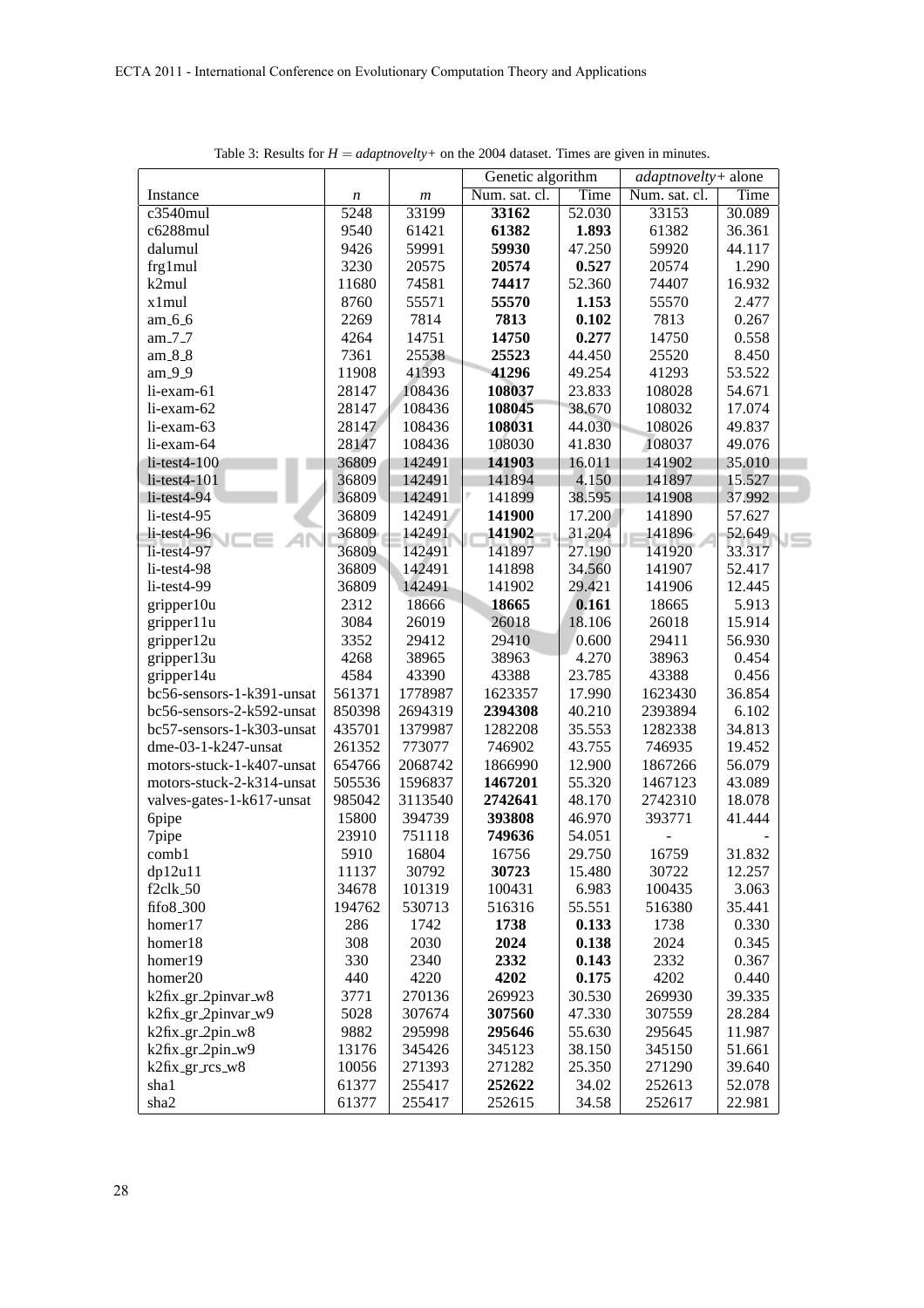|                              |         |         | Genetic algorithm |        | <i>novelty</i> alone |        |
|------------------------------|---------|---------|-------------------|--------|----------------------|--------|
| Instance                     | n       | m       | Num. sat. cl.     | Time   | Num. sat. cl.        | Time   |
| rsdecoder1_blackbox_KESblock | 707330  | 1106376 | 1030025           | 5.471  | 1030001              | 47.969 |
| rsdecoder4.dimacs            | 237783  | 933978  | 896327            | 16.880 | 896441               | 51.221 |
| rsdecoder-problem.dimacs_38  | 1198012 | 3865513 | 3350748           | 11.820 | 3351073              | 46.902 |
| rsdecoder-problem.dimacs 41  | 1186710 | 3829036 | 3320154           | 37.064 | 3320274              | 36.249 |
| SM_MAIN_MEM_buggy1.dimacs    | 870975  | 3812147 | 3416609           | 43.833 | 3416837              | 37.047 |
| wb_4m8s1.dimacs              | 463080  | 1759150 | 1624751           | 17.008 | 1624325              | 27.448 |
| wh_4m8s4.dimacs              | 463080  | 1759150 | 1624017           | 4.333  | 1623800              | 22.801 |
| wb_4m8s-problem.dimacs_47    | 2691648 | 8517027 | 7159756           | 56.460 | 7159458              | 53.487 |
| wb_4m8s-problem.dimacs_49    | 2785108 | 8812799 | 7401876           | 43.930 | 7402080              | 52.858 |
| wh_conmax1.dimacs            | 277950  | 1221020 | 1168273           | 23.774 | 1168267              | 27.155 |
| wb_conmax3.dimacs            | 277950  | 1221020 | 1168336           | 1.808  | 1168173              | 56.621 |

Table 4: Results for  $H =$  *novelty* on the 2008 dataset. Times are given in minutes.

Table 5: Results for  $H = walksat-tabu$  on the 2008 dataset. Times are given in minutes.

|                              |         |                  | Genetic algorithm |        | <i>walksat-tabu</i> alone |        |
|------------------------------|---------|------------------|-------------------|--------|---------------------------|--------|
| Instance                     | n       | $\boldsymbol{m}$ | Num. sat. cl.     | Time   | Num. sat. cl.             | Time   |
| rsdecoder1_blackbox_KESblock | 707330  | 1106376          | 1028280           | 55.013 | 1028328                   | 33.828 |
| rsdecoder4.dimacs            | 237783  | 933978           | 895865            | 1.950  | 895990                    | 16.142 |
| rsdecoder-problem.dimacs_38  | 1198012 | 3865513          | 3334250           | 34.230 | 3334450                   | 49.290 |
| rsdecoder-problem.dimacs.41  | 1186710 | 3829036          | 3304293           | 7.626  | 3304476                   | 4.832  |
| SM_MAIN_MEM_buggy1.dimacs    | 870975  | 3812147          | 3386126           | 37.130 | 3386263                   | 58.493 |
| wb_4m8s1.dimacs              | 463080  | 1759150          | 1611716           | 56.910 | 1611839                   | 59.405 |
| wh_4m8s4.dimacs              | 463080  | 1759150          | 1610945           | 36.070 | 1611361                   | 56.378 |
| wb 4m8s-problem.dimacs 47    | 2691648 | 8517027          | 7133234           | 33.360 | 7133580                   | 44.962 |
| wb_4m8s-problem.dimacs_49    | 2785108 | 8812799          | 7374846           | 3.900  | 7374877                   | 32.896 |
| wb_conmax1.dimacs            | 277950  | 1221020          | 1156736           | 35.785 | 1156771                   | 22.056 |
| wb_conmax3.dimacs            | 277950  | 1221020          | 1156718           | 31.800 | 1156841                   | 35.277 |

Table 6: Results for  $H = adaptnovelty +$  on the 2008 dataset. Times are given in minutes.

|                              |         |         | Genetic algorithm |        | <i>adaptnovelty</i> + alone |        |
|------------------------------|---------|---------|-------------------|--------|-----------------------------|--------|
| Instance                     | n       | m       | Num. sat. cl.     | Time   | Num. sat. cl.               | Time   |
| rsdecoder1_blackbox_KESblock | 707330  | 1106376 | 1042736           | 58.190 | 1042849                     | 35.251 |
| rsdecoder4.dimacs            | 237783  | 933978  | 904931            | 50.378 | 905006                      | 38.068 |
| rsdecoder-problem.dimacs_38  | 1198012 | 3865513 | 3374308           | 33.560 | 3374204                     | 28.959 |
| rsdecoder-problem.dimacs 41  | 1186710 | 3829036 | 3343967           | 55.770 | 3343653                     | 12.919 |
| SM_MAIN_MEM_buggy1.dimacs    | 870975  | 3812147 | 3431928           | 15.243 | 3431455                     | 18.274 |
| wh_4m8s1.dimacs              | 463080  | 1759150 | 1637425           | 6.646  | 1637337                     | 25.506 |
| wb_4m8s4.dimacs              | 463080  | 1759150 | 1636787           | 15.974 | 1636718                     | 49.083 |
| wb_4m8s-problem.dimacs_47    | 2691648 | 8517027 | 7189090           | 14.730 | 7189244                     | 19.575 |
| wb_4m8s-problem.dimacs_49    | 2785108 | 8812799 | 7432769           | 20.240 | 7432463                     | 12.193 |
| wh_conmax1.dimacs            | 277950  | 1221020 | 1175783           | 43.730 | 1175804                     | 8.269  |
| wb_conmax3.dimacs            | 277950  | 1221020 | 1175833           | 12.660 | 1175942                     | 14.228 |

| Instance set                  | novelty | walksat-tabu | $adaphoveltv+$ |
|-------------------------------|---------|--------------|----------------|
| 2004 dataset                  | 0.540   | 0.667        | 0.588          |
| 2008 dataset                  | 0.545   | 0.000        | 0.545          |
| 2004 & 2008 datasets combined | 0.541   | 0.548        | 0.581          |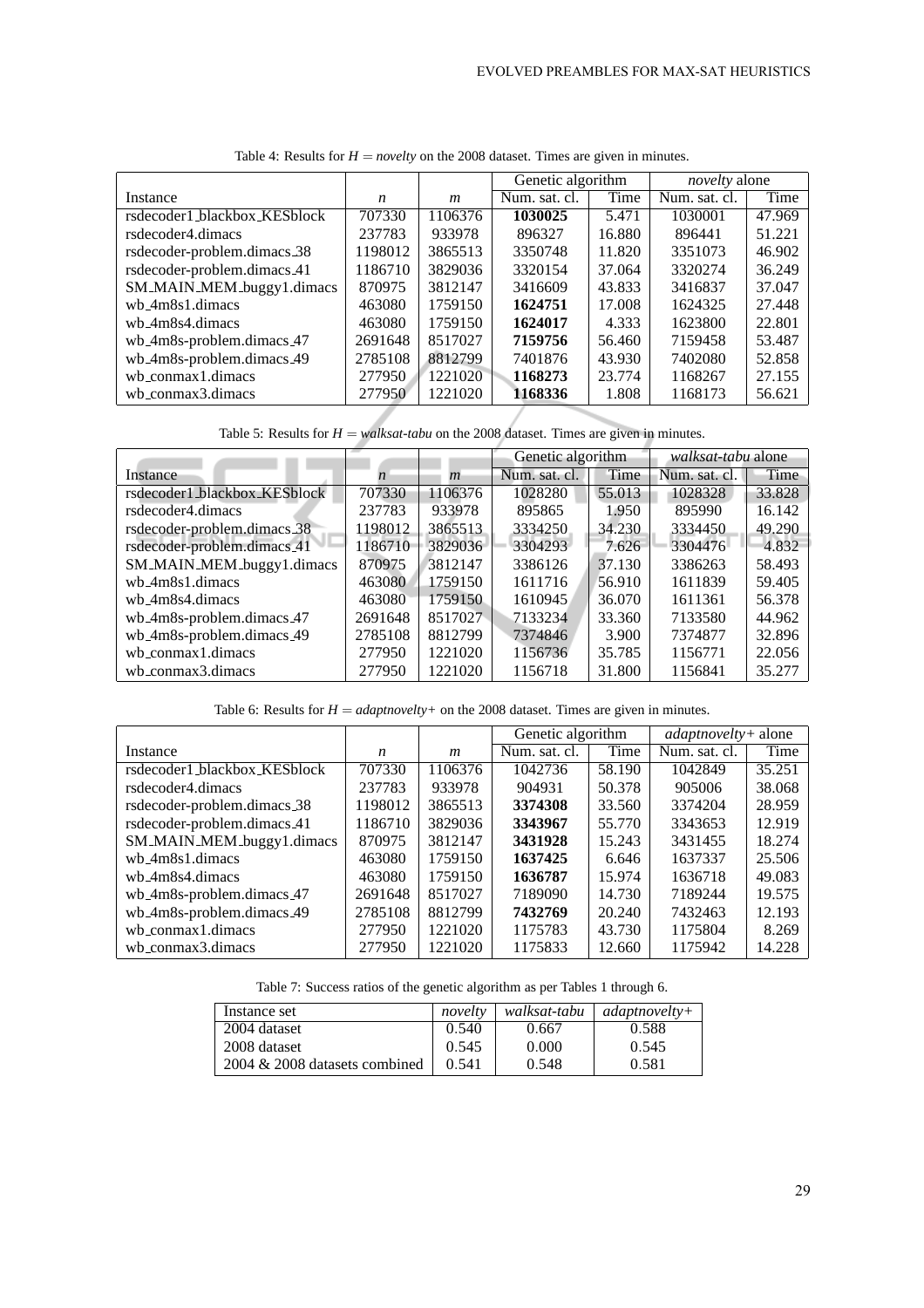| Instance set                     | novelty | walksat-tabu | $adaphoveltv+$ |
|----------------------------------|---------|--------------|----------------|
| 2004 dataset                     | 0.600   | 0.700        | 0.630          |
| 2008 dataset                     | 0.518   | 0.518        | 0.509          |
| $2004 \& 2008$ datasets combined | 0.557   | 0.604        | 0.566          |

Table 8: Success ratios of the genetic algorithm over all 100 instances of the 2004 dataset and all 112 instances of the 2008 dataset.

such heuristics from the heuristic itself. By doing so, preambles attempt to poise the heuristic to operate from more favorable initial conditions.

In this paper we have demonstrated the success of MAX-SAT preambles when they are discovered, given the MAX-SAT instance and heuristic of interest, via an evolutionary algorithm. As we showed in Section 4, for well established benchmark instances and heuristics the resulting genetic algorithm can outperform the heuristics themselves when used alone. We believe further effort can be profitably spent on attempting similar solutions to other problems that, like MAX-SAT, can be expressed as an unconstrained optimization problem on binary variables. Some of them are the maximum independent set and minimum dominating set problems on graphs, both admitting wellknown formulations of this type (Barbosa and Gafni, 1989).

#### **ACKNOWLEDGEMENTS**

The authors acknowledge partial support from CNPq, CAPES, and a FAPERJ BBP grant.

## **REFERENCES**

- Argelich, J., Li, C. M., Manyà, F., and Planes, J. (2008). Third Max-SAT evaluation. URL http:// www.maxsat.udl.cat/08/.
- Ausiello, G., Crescenzi, P., Gambosi, G., Kann, V., Marchetti-Spaccamela, A., and Protasi, M. (1999). *Complexity and Approximation: Combinatorial Optimization Problems and their Approximability Properties*. Springer-Verlag, Berlin, Germany.
- Barbosa, V. C. (1993). *Massively Parallel Models of Computation*. Ellis Horwood, Chichester, UK.
- Barbosa, V. C. and Gafni, E. (1989). A distributed implementation of simulated annealing. *Journal of Parallel and Distributed Computing*, 6:411–434.
- Dantsin, E., Gavrilovich, M., Hirsch, E., and Konev, B. (2001). MAX SAT approximation beyond the limits of polynomial-time approximation. *Annals of Pure and Applied Logic*, 113:81–94.
- Dechter, R. (2003). *Constraint Processing*. Morgan Kaufmann, San Francisco, CA.
- Fink, E. (1998). How to solve it automatically: Selection among problem-solving methods. In *Proceedings of*

*the Fourth International Conference on Artificial Intelligence Planning Systems*, pages 128–136, Menlo Park, CA. AAAI Press.

- Garey, M. R. and Johnson, D. S. (1979). *Computers and Intractability: A Guide to the Theory of NP-Completeness*. W. H. Freeman, New York, NY.
- Geman, S. and Geman, D. (1984). Stochastic relaxation, Gibbs distributions, and the Bayesian restoration of images. *IEEE Transactions on Pattern Analysis and Machine Intelligence*, PAMI-6:721–741.
- Gent, I. P. and Walsh, T. (1993). Towards an understanding of hill-climbing procedures for SAT. In *Proceedings of the Eleventh National Conference on Artificial Intelligence*, pages 28–33, Menlo Park, CA. AAAI Press.
- Gent, I. P. and Walsh, T. (1995). Unsatisfied variables in local search. In Hallam, J., editor, *Hybrid Problems, Hy-*
- *brid Solutions*, pages 73–85, Amsterdam, The Netherlands. IOS Press.
- Gomes, C. P. and Selman, B. (2001). Algorithm portfolios. *Artificial Intelligence*, 126:43–62.
- Hartmann, A. K. and Weigt, M. (2005). *Phase Transitions in Combinatorial Optimization Problems: Basics, Algorithms and Statistical Mechanics*. Wiley-VCH, Weinheim, Germany.
- Hoos, H. H. (2002). An adaptive noise mechanism for WalkSAT. In *Proceedings of the Eighteenth National Conference on Artificial Intelligence*, pages 655–660, Menlo Park, CA. AAAI Press.
- Hutter, F., Tompkins, D. A. D., and Hoos, H. H. (2002). Scaling and probabilistic smoothing: Efficient dynamic local search for SAT. In van Hentenryck, P., editor, *Principles and Practice of Constraint Programming*, volume 2470 of *Lecture Notes in Computer Science*, pages 233–248, Berlin, Germany. Springer-Verlag.
- Kirkpatrick, S., Gelatt, C. D., and Vecchi, M. P. (1983). Optimization by simulated annealing. *Science*, 220:671– 680.
- Lagoudakis, M. G., Littman, M. L., and Parr, R. E. (2001). Selecting the right algorithm. In *Proceedings of the 2001 AAAI Fall Symposium Series: Using Uncertainty within Computation*, pages 74–75, Menlo Park, CA. AAAI Press.
- Le Berre, D. and Simon, L. (2005). The SAT 2004 competition. In Hoos, H. H. and Mitchell, D. G., editors, *Theory and Applications of Satisfiability Testing*, volume 3542 of *Lecture Notes in Computer Science*, pages 321–344, Berlin, Germany. Springer-Verlag.
- Leyton-Brown, K., Nudelman, E., Andrew, G., McFadden, J., and Shoham, Y. (2003). Boosting as a metaphor for algorithm design. In Rossi, F., editor, *Principles and Practice of Constraint Programming*, volume 2833 of